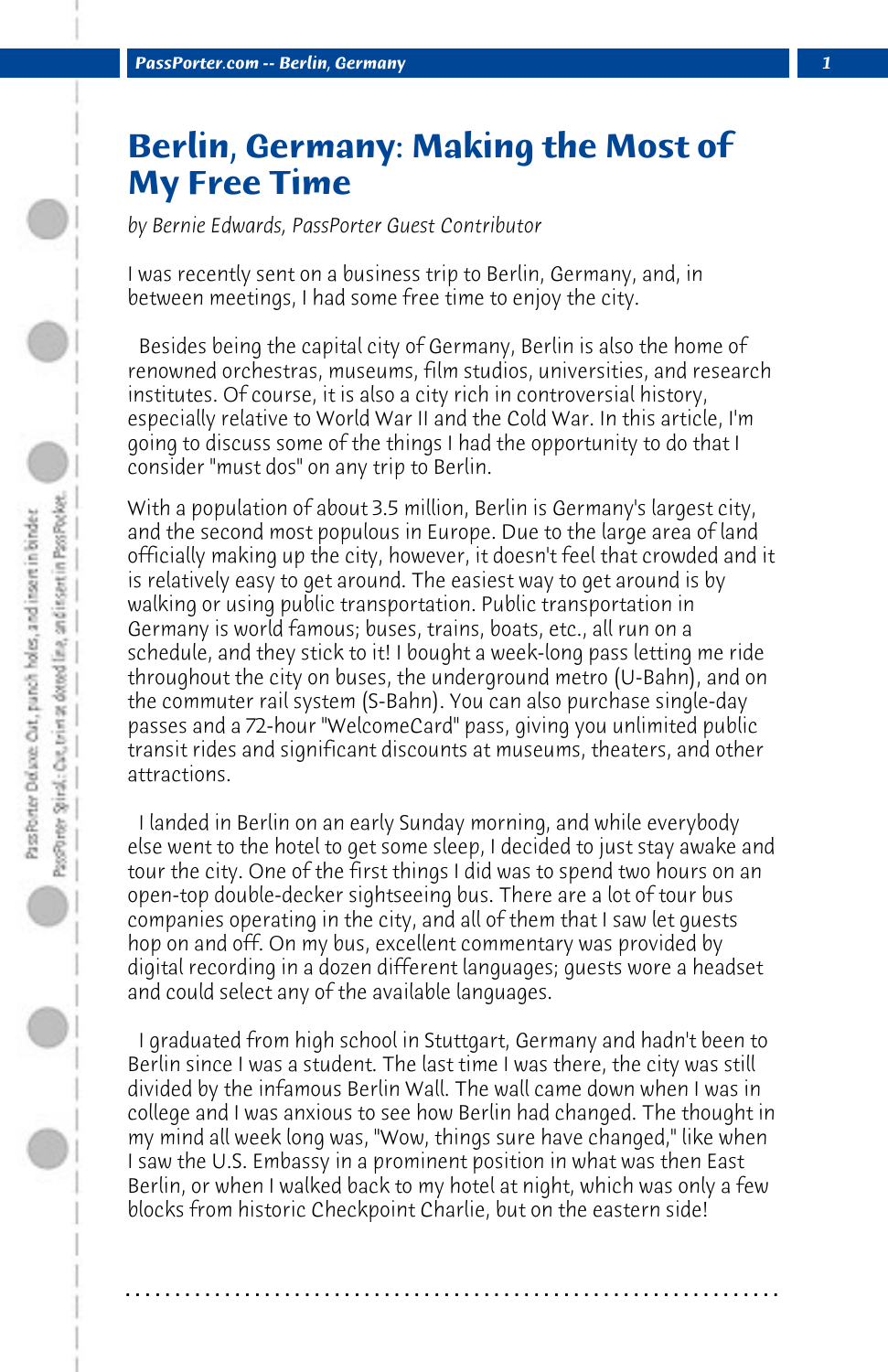To say there's a lot of history in Berlin is an understatement. Not only is there the usual several hundreds of years of history as a result of it being a major European city, but there's a lot of relatively recent history related to World War II and the Cold War. As a matter of fact, what struck me were how many reminders there were throughout the city of the horrors of World War II, the atrocities committed, and the war's impact on Germany, including the impact of the Cold War that followed.

 A "must do" is a visit to the Topography of Terror. This is an outdoor museum on the site of buildings used by the Gestapo (the official secret police of Nazi Germany), and the SS (an elite corps of the Nazi Party) for their headquarters. These organizations were the two principal instruments of repression during the Nazi regime from 1933 to 1945. The headquarters were destroyed by Allied bombing in early 1945 and the ruins were demolished after the war. The cellar of Gestapo headquarters, where many political prisoners were executed, was turned into a memorial and a museum in the 1980s. The latest exhibition building was opened to the public in 2010, making this whole complex a very new museum. The focus of the museum is on the rise of the Third Reich and on the crimes those two organizations committed throughout Europe.

 At the end of World War II, Berlin was occupied and divided into four sections controlled by American, British, French, and Soviet forces. By 1961, approximately 3.5 million East Germans had gone to the West, representing about 20% of the population of the country. To stop emigration, the Soviet Union to construct the Berlin Wall in 1961. In addition to the large concrete wall, the barrier also included guard towers, anti-vehicle trenches, automatic guns, and other defenses. Checkpoint Charlie was the name given by the Western Allies of World War II to the best-known Berlin Wall crossing; it was designated as the single crossing point for foreigners and members of the Allied forces. Today, Checkpoint Charlie, like what remains of the wall in various parts of the city, is a tourist attraction. Nearby is the Haus am Checkpoint Charlie, a famous private museum about the Berlin Wall, the many daring escapes across it and the inner German border, and the wall's impact on the city. The wall fell in 1989, paving the way for German reunification, which formally occurred on October 3, 1990. There is very little of the wall left today, but the course of the former wall is now marked in the streets with a line of cobblestones or some other marker.

 Another "must do" is visiting the Reichstag, the meeting place of the modern German parliament, the Bundestag. One of its most interesting features is a large glass dome open to the public. The dome has a 360-degree view and the main hall of the parliament can be seen from

**. . . . . . . . . . . . . . . . . . . . . . . . . . . . . . . . . . . . . . . . . . . . . . . . . . . . . . . . . . . . . . . . . .**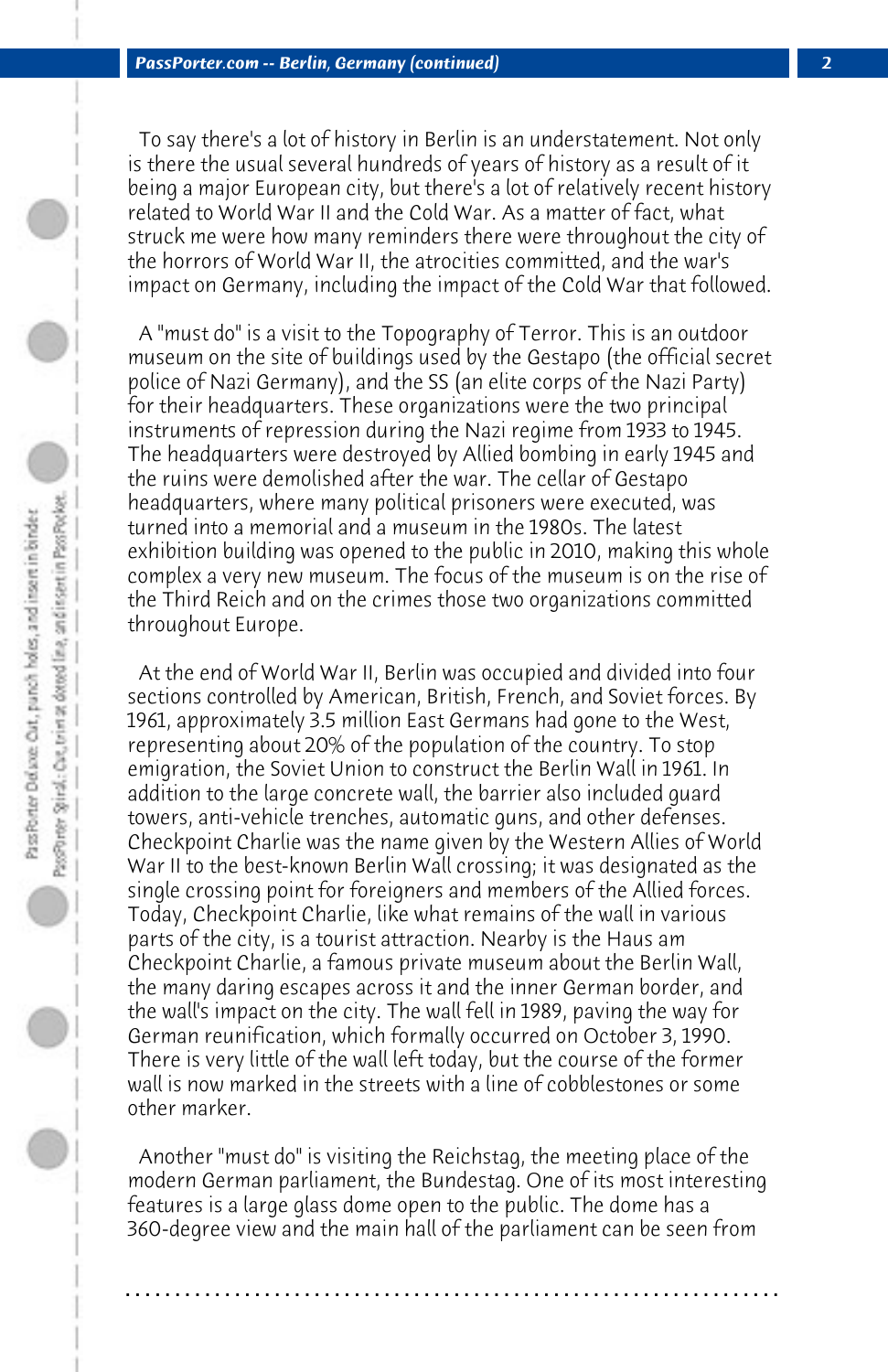the cupola; a large sun shield tracks the movement of the sun and blocks excessive direct light from reaching the parliament floor. Members of parliament debating on the floor can look up and be reminded that they, "Work for the people." Another interesting tidbit is there's still Soviet graffiti on some of the walls from the end of World War II, as a reminder to the members working.

 For more cultural enlightenment, head to what is known as Museum Island, a UNESCO World Heritage Site. The island houses the Altes Museum (Old Musem), the Neues Museum (New Museum), Alte Nationalgalerie (Old National Gallery), Pergamon Museum, and Bode Museum. The Altes Museum is famous for a 3,300 year old bust of Queen Nefertiti, the Great Royal Wife of the Egyptian Pharaoh Akhenaten. However, if you only have time for one museum, then make it the Pergamon! The Pergamon houses original-sized, reconstructed monumental buildings from Greece and the Middle East, such as the Pergamon Altar, the Market Gate of Miletus, and the incredible reconstruction of the Ishtar Gate. The gate stands 47 feet high and 100 feet wide, and the original was considered one of the Seven Wonders of the World until another wonder, the Lighthouse of Alexandria, replaced it on the list in the 6th century AD. Another museum that I really enjoyed was the German Historical Museum on Unter den Linden, a famous boulevard at the heart of the historic section of the city. The museum is just a short walk from Museum Island, and has a great exhibit on the Protestant [Reformation and the rise and impact of](http://www.passporter.com/articles/berlin-germany.php) Nazism on Germany.

 Berlin is a city full of history with a lot of things to see and do for tourists. I enjoyed my time in the city, and I didn't even get to mention the great food and beer! It's definitely worth a visit if the opportunity arises!

*About The Author: Bernie Edwards lives in Maryland with his wife and two children. He is an engineer for the National Aeronautics and Space Administration and a member of the Walt Disney World Moms Panel. He enjoys visiting both Walt Disney World and Disneyland, and sailing on the Disney Cruise Line.*

*Article last updated: 06-16-2011*

*View the latest version online at: http://www.passporter.com/articles/berlin-germany.html*

*Copyright by Bernie Edwards. All rights reserved under International and Pan-American Copyright Conventions. No part of this publication may be stored in a retrieval system or transmitted in any form by any means electronic, mechanical, photocopying, recording,*

**. . . . . . . . . . . . . . . . . . . . . . . . . . . . . . . . . . . . . . . . . . . . . . . . . . . . . . . . . . . . . . . . . .**